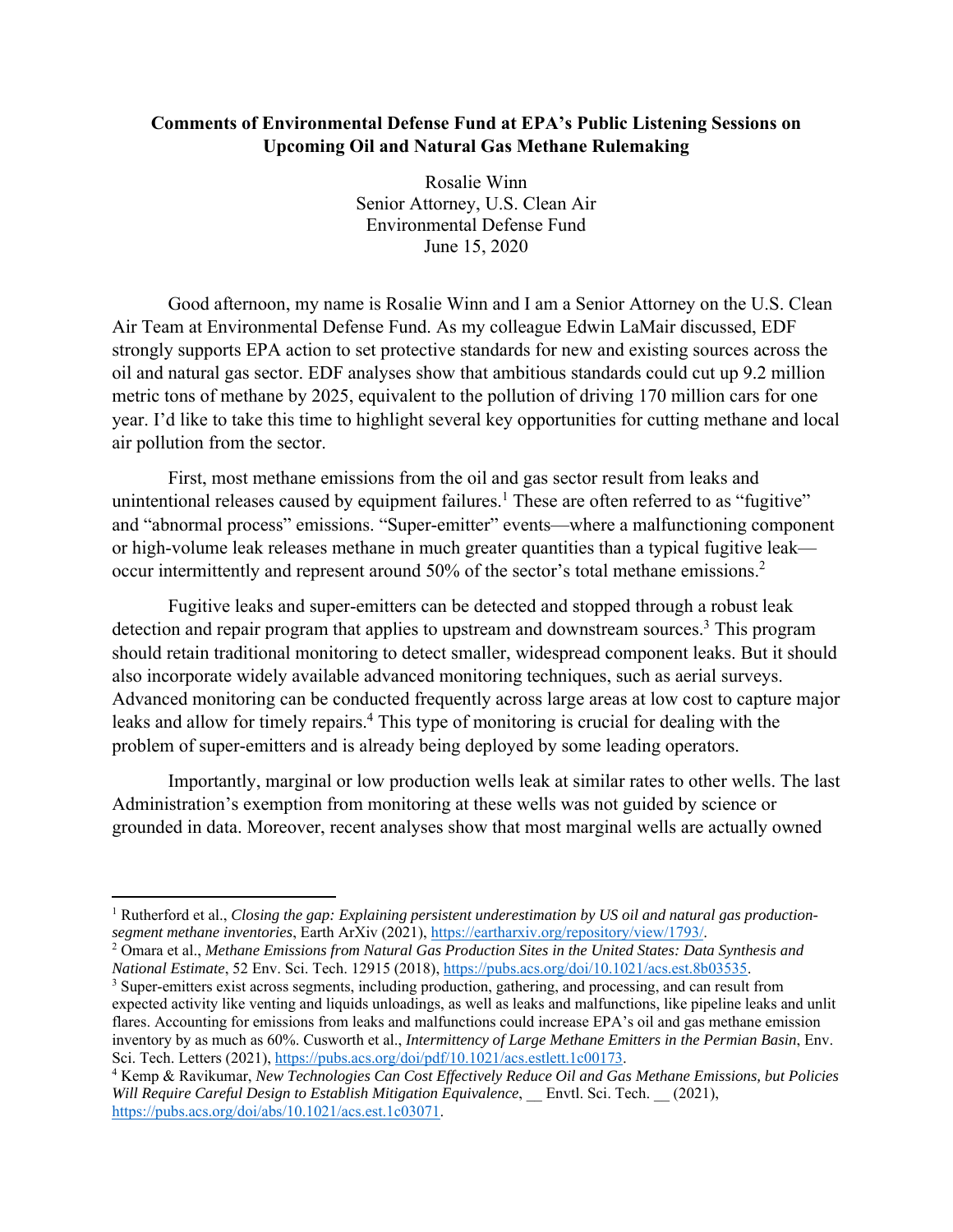by large operators.<sup>5</sup> Accordingly, we urge EPA to eliminate the low-production well exemption. Ensuring broad-based coverage of significant emitting sources, including marginal wells, is supported by the latest data and can help to promote clarity and enhance compliance with the standards.<sup>6</sup>

Second, EPA should require zero-emitting pneumatic controllers and pumps at all new sources and retrofits at existing sources. Zero-bleed pneumatics are widely available and costeffective. Colorado<sup>7</sup> has adopted and New Mexico<sup>8</sup> has proposed standards for zero-bleed pneumatics that were broadly supported and EPA can build from them in developing protective federal rules.

Third, unlit and malfunctioning flares are another large source of methane, and even properly functioning flares emit carbon dioxide and hazardous pollution while simply wasting a valuable resource. Capturing natural gas that would otherwise be lost through venting and flaring is feasible and generates additional revenue for operators. EPA should propose and adopt protective standards that reduce or eliminate the practice of routine flaring. Leading states like New Mexico and Colorado are already taking steps to do this, with broad support from the industry.<sup>9</sup>

Fourth, unplugged abandoned wells are a significant source of emissions,<sup>10</sup> pose a threat to public safety, and impose substantial clean-up costs on taxpayers and states. EPA's next generation standards can be designed to prevent wells from becoming improperly abandoned or orphaned. Accordingly, we respectfully urge EPA to ensure that the standards include requirements to minimize or eliminate emissions from wells once they have reached the end of their productive life.

Finally, compliance data must be reported in real time, electronically, and in an easy-touse, publicly available format. We likewise encourage EPA to consider how it can use the everincreasing publicly available methane data to further promote transparency and ensure public confidence in the clean air measures EPA adopts.

Innovative, ambitious, and transformative standards will reduce pollution while saving operators money and creating jobs. The methane mitigation industry offers well-paying

generation-compliance-environmental-regulation-for-the-modern-era/. 7

 $<sup>5</sup>$  Analyses show that 75% of companies operate 25 wells or less, but own just 6.1% of total wells, 7.9% of marginal</sup> wells, and 9.2% of the lowest producing wells (less than 6 BOE/day). *Marginal Well Factsheet*, EDF (2021). <sup>6</sup> *See* Cynthia Giles, *Next Generation Compliance: Environmental Regulation for the Modern Era*, Harvard Law School Environmental & Energy Law Program (April 13, 2021), https://eelp.law.harvard.edu/2020/09/next-

<sup>&</sup>lt;sup>7</sup> 5 Colo. Code Regs. § 1001-9, Pt. D, § I.V. (2021), https://drive.google.com/file/d/1sCtcjhhaexdE0\_KfvrFudgO0vMuYis\_/view. 8 *See* New Mexico Environmental Improvement Board, Proposed N.M. Code R. § 20.2.50.122 (May 6, 2021),

https://www.env.nm.gov/air-quality/wp-content/uploads/sites/2/2018/08/Proposed-Part-20.2.50-May-6-2021- Version.pdf.

<sup>&</sup>lt;sup>9</sup> Jon Goldstein, *New Mexico Steps Up to End Routine Venting and Flaring*, EDF (March 25, 2021), https://www.edf.org/media/new-mexico-steps-end-routine-venting-and-flaring.

<sup>10</sup> Williams et al., *Methane Emissions from Abandoned Oil and Gas Wells in Canada and the United States*, 55 Env. Sci. Tech. 563 (2020), https://pubs.acs.org/doi/10.1021/acs.est.0c04265.